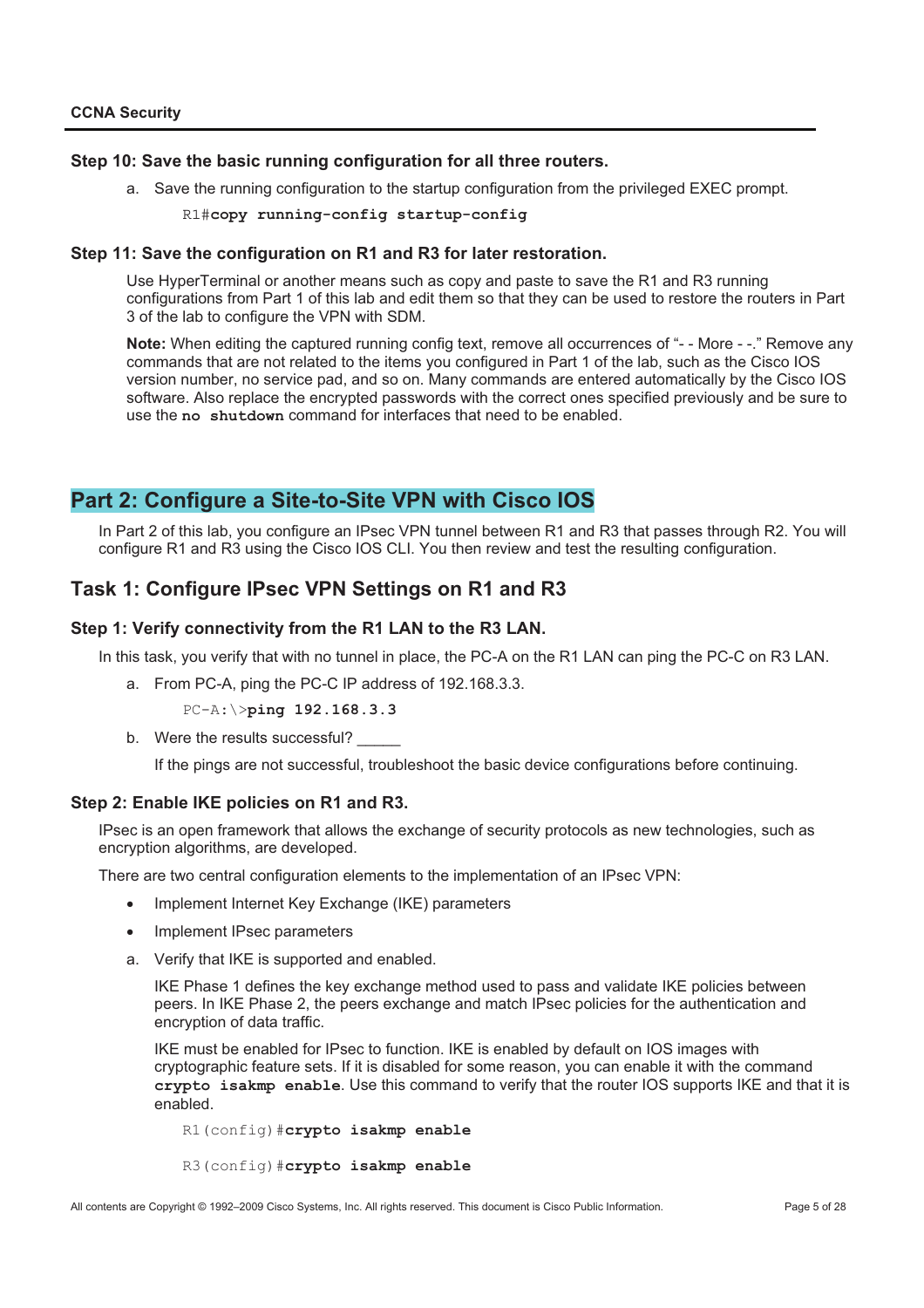**Note:** If you cannot execute this command on the router, you need to upgrade the IOS image to one with a feature set that includes the Cisco cryptographic services.

b. Establish an Internet Security Association and Key Management Protocol (ISAKMP) policy and view the available options.

To allow IKE Phase 1 negotiation, you must create an ISAKMP policy and configure a peer association involving that ISAKMP policy. An ISAKMP policy defines the authentication and encryption algorithms and hash function used to send control traffic between the two VPN endpoints. When an ISAKMP security association has been accepted by the IKE peers, IKE Phase 1 has been completed. IKE Phase 2 parameters will be configured later.

Issue the **crypto isakmp policy** *number* configuration command on R1 for policy 10.

R1(config)#**crypto isakmp policy 10**

c. View the various IKE parameters available using Cisco IOS help by typing a question mark (?).

| $R1$ (config-isakmp) $#$ ?<br>ISAKMP commands: |                                                               |
|------------------------------------------------|---------------------------------------------------------------|
|                                                | authentication Set authentication method for protection suite |
| default                                        | Set a command to its defaults                                 |
| encryption                                     | Set encryption algorithm for protection suite                 |
| exit                                           | Exit from ISAKMP protection suite configuration mode          |
| group                                          | Set the Diffie-Hellman group                                  |
| hash                                           | Set hash algorithm for protection suite                       |
| lifetime                                       | Set lifetime for ISAKMP security association                  |
| no                                             | Negate a command or set its defaults                          |

### **Step 3: Configure ISAKMP policy parameters on R1 and R3.**

Your choice of an encryption algorithm determines how confidential the control channel between the endpoints is. The hash algorithm controls data integrity, ensuring that the data received from a peer has not been tampered with in transit. The authentication type ensures that the packet was indeed sent and signed by the remote peer. The Diffie-Hellman group is used to create a secret key shared by the peers that has not been sent across the network.

- a. Configure an authentication type of pre-shared keys. Use AES 256 encryption, SHA as your hash algorithm, and Diffie-Hellman group 5 key exchange for this IKE policy.
- b. Give the policy a life time of 3600 seconds (one hour). Configure the same policy on R3. Older versions of Cisco IOS do not support AES 256 encryption and SHA as a hash algorithm. Substitute whatever encryption and hashing algorithm your router supports. Be sure the same changes are made on the other VPN endpoint so that they are in sync.

**Note**: You should be at the R1(config-isakmp)# at this point. The **crypto isakmp policy 10** command is repeated below for clarity.

R1(config)#**crypto isakmp policy 10** R1(config-isakmp)#**authentication pre-share** R1(config-isakmp)#**encryption aes 256** R1(config-isakmp)#**hash sha** R1(config-isakmp)#**group 5** R1(config-isakmp)#**lifetime 3600** R1(config-isakmp)#**end** R3(config)#**crypto isakmp policy 10** R3(config-isakmp)#**authentication pre-share** R3(config-isakmp)#**encryption aes 256**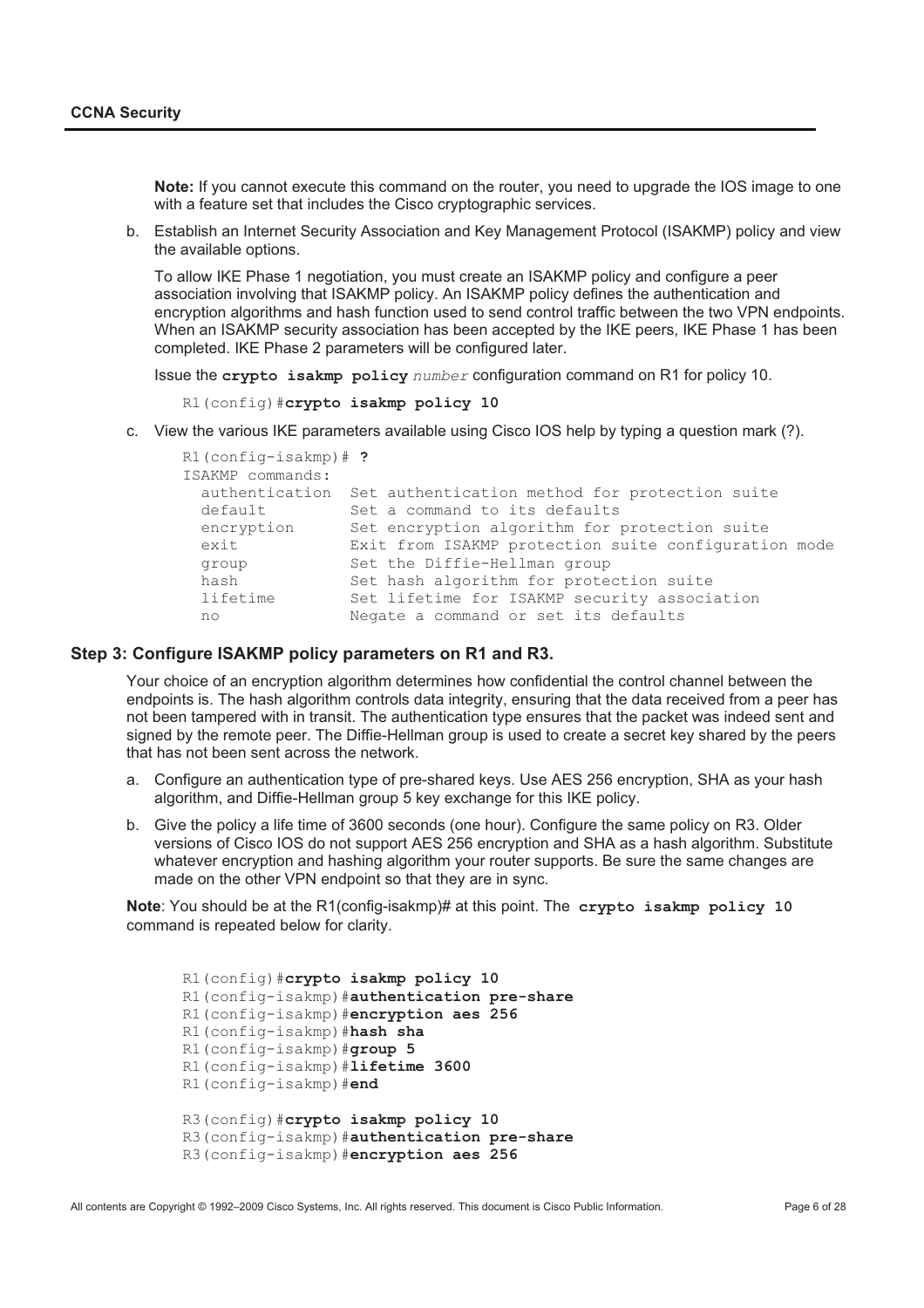```
R3(config-isakmp)#hash sha
R3(config-isakmp)#group 5
R3(config-isakmp)#lifetime 3600
R3(config-isakmp)#end
```
c. Verify the IKE policy with the **show crypto isakmp policy** command.

```
R1#show crypto isakmp policy 
Global IKE policy
Protection suite of priority 10
   encryption algorithm: AES - Advanced Encryption Standard (256 bit 
   keys).<br>hash algorithm:
                              Secure Hash Standard<br>Pre-Shared Kev
   authentication method:
   Diffie-Hellman group: #5 (1536 bit) 
   lifetime: 3600 seconds, no volume limit
```
#### **Step 4: Configure pre-shared keys.**

a. Because pre-shared keys are used as the authentication method in the IKE policy, configure a key on each router that points to the other VPN endpoint. These keys must match for authentication to be successful. The global configuration command **crypto isakmp key** *key-string* **address** *address* is used to enter a pre-shared key. Use the IP address of the remote peer, the remote interface that the peer would use to route traffic to the local router.

Which IP addresses should you use to configure the IKE peers, given the topology diagram and IP addressing table?

\_\_\_\_\_\_\_\_\_\_\_\_\_\_\_\_\_\_\_\_\_\_\_\_\_\_\_\_\_\_\_\_\_\_\_\_\_\_\_\_\_\_\_\_\_\_\_\_\_\_\_\_\_\_\_\_\_\_\_\_\_\_\_\_\_\_\_\_\_\_\_\_\_\_\_\_\_\_\_\_ \_\_\_\_\_\_\_\_\_\_\_\_\_\_\_\_\_\_\_\_\_\_\_\_\_\_\_\_\_\_\_\_\_\_\_\_\_\_\_\_\_\_\_\_\_\_\_\_\_\_\_\_\_\_\_\_\_\_\_\_\_\_\_\_\_\_\_\_\_\_\_\_\_\_\_\_\_\_\_\_

b. Each IP address that is used to configure the IKE peers is also referred to as the IP address of the remote VPN endpoint. Configure the pre-shared key of cisco123 on router R1 using the following command. Production networks should use a complex key. This command points to the remote peer R3 S0/0/1 IP address.

```
R1(config)#crypto isakmp key cisco123 address 10.2.2.1
```
c. The command for R3 points to the R1 S0/0/0 IP address. Configure the pre-shared key on router R1 using the following command.

R3(config)#**crypto isakmp key cisco123 address 10.1.1.1** 

#### **Step 5: Configure the IPsec transform set and life times.**

a. The IPsec transform set is another crypto configuration parameter that routers negotiate to form a security association. To create an IPsec transform set, use the **crypto ipsec transform-set**  *tag* parameters. Use **?** to see which parameters are available.

|              | R1(config)#crypto ipsec transform-set 50 ?         |
|--------------|----------------------------------------------------|
| ah-md5-hmac  | AH-HMAC-MD5 transform                              |
| ah-sha-hmac  | AH-HMAC-SHA transform                              |
| $comp-1zs$   | IP Compression using the LZS compression algorithm |
| esp-3des     | ESP transform using 3DES (EDE) cipher (168 bits)   |
| esp-aes      | ESP transform using AES cipher                     |
| esp-des      | ESP transform using DES cipher (56 bits)           |
| esp-md5-hmac | ESP transform using HMAC-MD5 auth                  |
| esp-null     | ESP transform w/o cipher                           |
| esp-seal     | ESP transform using SEAL cipher (160 bits)         |
|              | esp-sha-hmac ESP transform using HMAC-SHA auth     |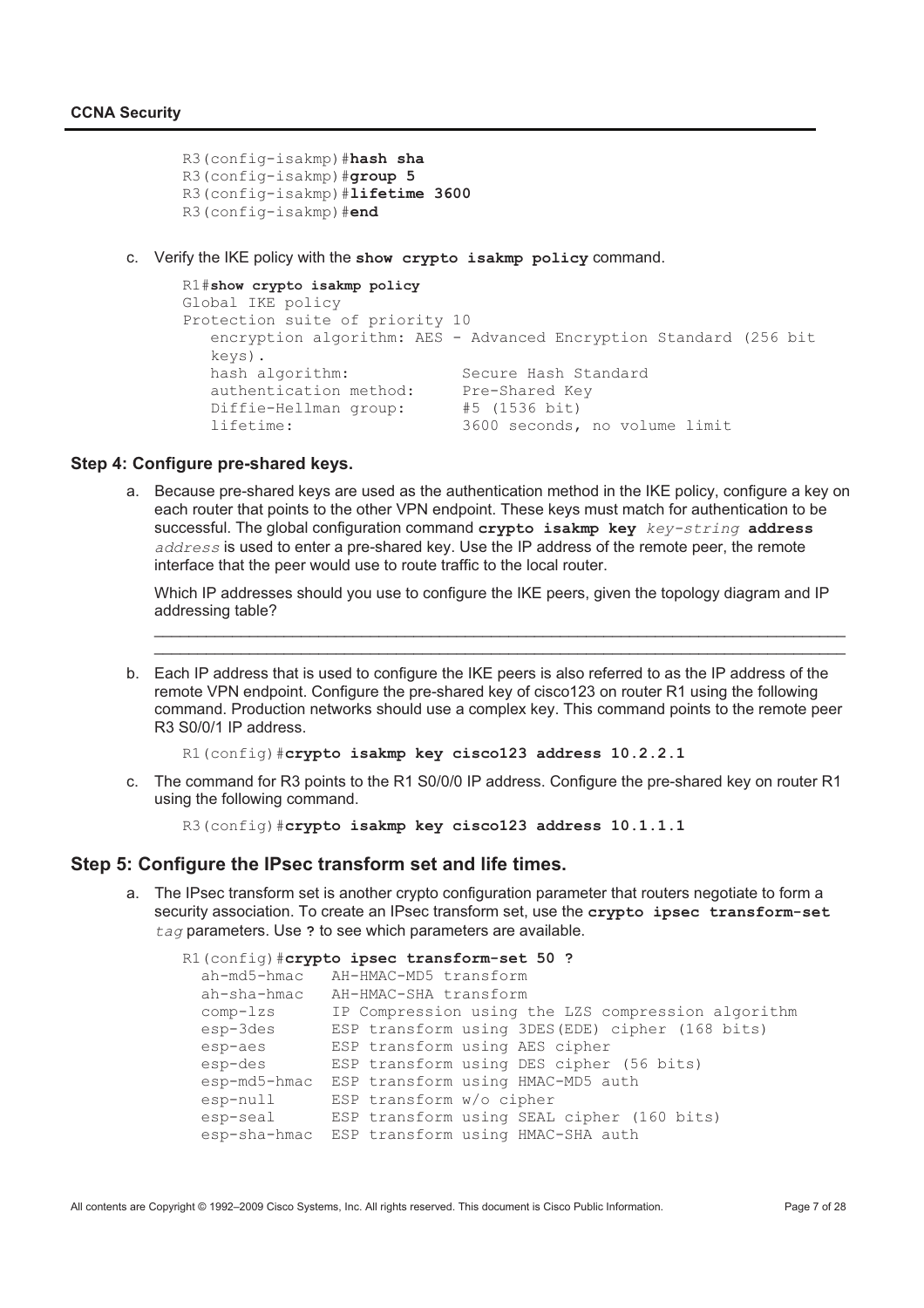b. On R1 and R3, create a transform set with tag 50 and use an Encapsulating Security Protocol (ESP) transform with an AES 256 cipher with ESP and the SHA hash function. The transform sets must match.

```
R1(config)#crypto ipsec transform-set 50 esp-aes 256 esp-sha-hmac 
R1(cfg-crypto-trans)#exit
R3(config)#crypto ipsec transform-set 50 esp-aes 256 esp-sha-hmac
```

```
R3(cfg-crypto-trans)#exit
```
- c. What is the function of the IPsec transform set?
- d. You can also change the IPsec security association life times from the default of 3600 seconds or 4,608,000 kilobytes, whichever comes first. On R1 and R3, set the IPsec security association life time to 30 minutes, or 1800 seconds.

\_\_\_\_\_\_\_\_\_\_\_\_\_\_\_\_\_\_\_\_\_\_\_\_\_\_\_\_\_\_\_\_\_\_\_\_\_\_\_\_\_\_\_\_\_\_\_\_\_\_\_\_\_\_\_\_\_\_\_\_\_\_\_\_\_\_\_\_\_\_\_\_\_\_\_\_\_\_\_\_ \_\_\_\_\_\_\_\_\_\_\_\_\_\_\_\_\_\_\_\_\_\_\_\_\_\_\_\_\_\_\_\_\_\_\_\_\_\_\_\_\_\_\_\_\_\_\_\_\_\_\_\_\_\_\_\_\_\_\_\_\_\_\_\_\_\_\_\_\_\_\_\_\_\_\_\_\_\_\_\_

```
R1(config)#crypto ipsec security-association lifetime seconds 1800
```
R3(config)#**crypto ipsec security-association lifetime seconds 1800**

#### **Step 6: Define interesting traffic.**

- a. To make use of the IPsec encryption with the VPN, it is necessary to define extended access lists to tell the router which traffic to encrypt. A packet that is permitted by an access list used for defining IPsec traffic is encrypted if the IPsec session is configured correctly. A packet that is denied by one of these access lists is not dropped, but sent unencrypted. Also, like any other access list, there is an implicit deny at the end, which, in this case, means the default action is to not encrypt traffic. If there is no IPsec security association correctly configured, no traffic is encrypted, and traffic is forwarded as unencrypted.
- b. In this scenario, the traffic you want to encrypt is traffic going from R1's Ethernet LAN to R3's Ethernet LAN, or vice versa. These access lists are used outbound on the VPN endpoint interfaces and must mirror each other.
- c. Configure the IPsec VPN interesting traffic ACL on R1.

R1(config)#**access-list 101 permit ip 192.168.1.0 0.0.0.255 192.168.3.0 0.0.0.255**

d. Configure the IPsec VPN interesting traffic ACL on R3.

R3(config)#**access-list 101 permit ip 192.168.3.0 0.0.0.255 192.168.1.0 0.0.0.255**

e. Does IPsec evaluate whether the access lists are mirrored as a requirement to negotiate its security association?

\_\_\_\_\_\_\_\_\_\_\_\_\_\_\_\_\_\_\_\_\_\_\_\_\_\_\_\_\_\_\_\_\_\_\_\_\_\_\_\_\_\_\_\_\_\_\_\_\_\_\_\_\_\_\_\_\_\_\_\_\_\_\_\_\_\_\_\_\_\_\_\_\_\_\_\_\_\_\_\_ \_\_\_\_\_\_\_\_\_\_\_\_\_\_\_\_\_\_\_\_\_\_\_\_\_\_\_\_\_\_\_\_\_\_\_\_\_\_\_\_\_\_\_\_\_\_\_\_\_\_\_\_\_\_\_\_\_\_\_\_\_\_\_\_\_\_\_\_\_\_\_\_\_\_\_\_\_\_\_\_

### **Step 7: Create and apply a crypto map.**

A crypto map associates traffic that matches an access list to a peer and various IKE and IPsec settings. After the crypto map is created, it can be applied to one or more interfaces. The interfaces that it is applied to should be the ones facing the IPsec peer.

a. To create a crypto map, use the global configuration command **crypto map** *name sequence-num type* to enter the crypto map configuration mode for that sequence number. Multiple crypto map statements can belong to the same crypto map and are evaluated in ascending numerical order. Enter the crypto map configuration mode on R1. Use a type of ipsec-isakmp, which means IKE is used to establish IPsec security associations.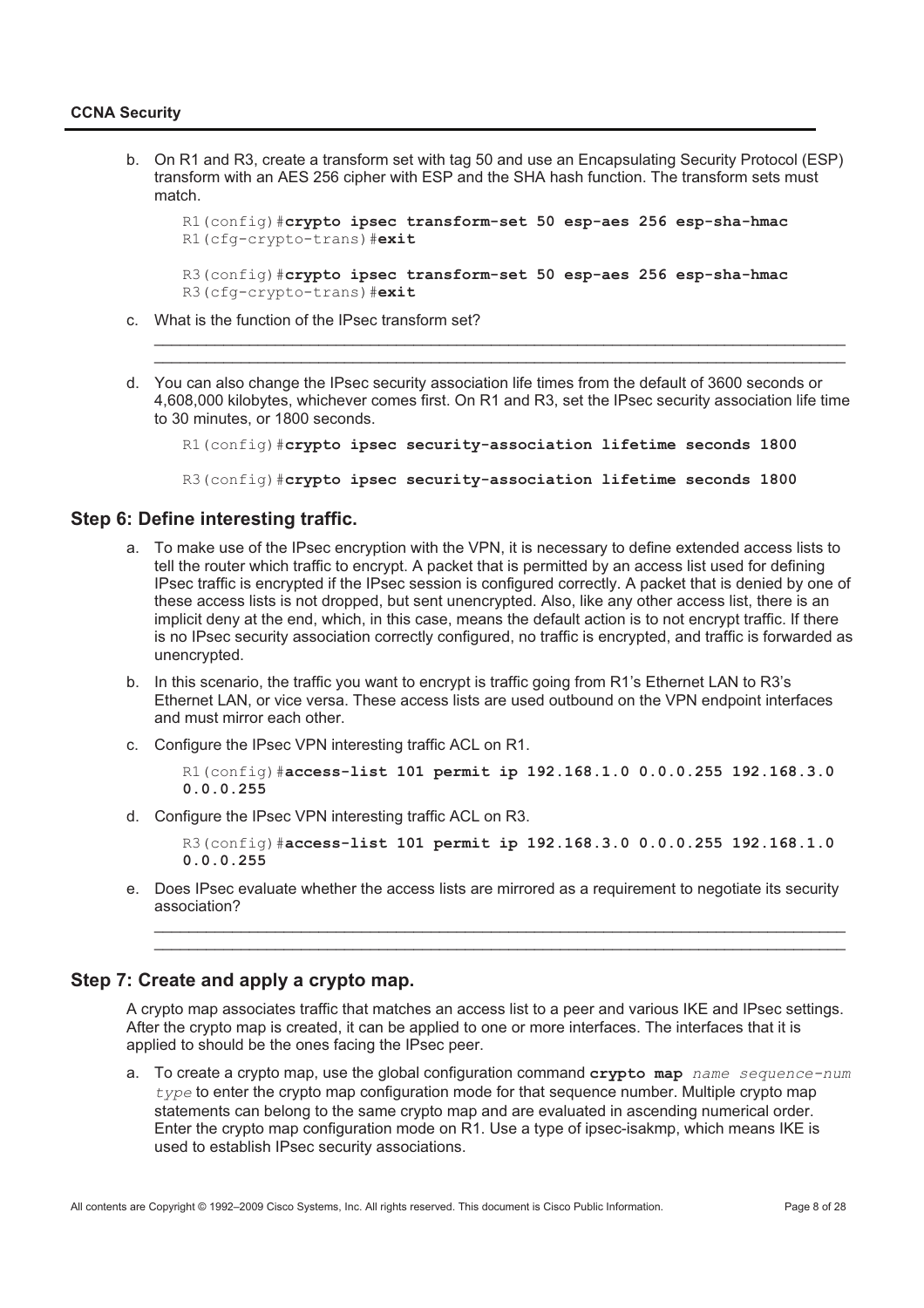b. Create the crypto map on R1, name it CMAP, and use 10 as the sequence number. A message will display after the command is issued.

```
R1(config)#crypto map CMAP 10 ipsec-isakmp
% NOTE: This new crypto map will remain disabled until a peer
and a valid access list have been configured.
```
c. Use the **match address** *access-list* command to specify which access list defines which traffic to encrypt.

```
R1(config-crypto-map)#match address 101
```
d. To view the list of possible **set** commands that you can do in a crypto map, use the help function.

```
R1(config-crypto-map)#set ?
Identity 1dentity restriction.
Ip Interface Internet Protocol config commands 
isakmp-profile Specify isakmp Profile 
nat Set NAT translation
peer Allowed Encryption/Decryption peer. 
pfs Specify pfs settings 
security-association Security association parameters
transform-set Specify list of transform sets in priority order
```
e. Setting a peer IP or host name is required, so set it to R3's remote VPN endpoint interface using the following command.

```
R1(config-crypto-map)#set peer 10.2.2.1
```
f. Hard code the transform set to be used with this peer, using the **set transform-set** *tag* command. Set the perfect forwarding secrecy type using the **set pfs** *type* command, and also modify the default IPsec security association life time with the **set security-association lifetime seconds** *seconds* command.

```
R1(config-crypto-map)#set pfs group5 
R1(config-crypto-map)#set transform-set 50 
R1(config-crypto-map)#set security-association lifetime seconds 900 
R1(config-crypto-map)#exit
```
g. Create a mirrored matching crypto map on R3.

```
R3(config)#crypto map CMAP 10 ipsec-isakmp
R3(config-crypto-map)#match address 101
R3(config-crypto-map)#set peer 10.1.1.1
R3(config-crypto-map)#set pfs group5
R3(config-crypto-map)#set transform-set 50
R3(config-crypto-map)#set security-association lifetime seconds 900
R3(config-crypto-map)#exit
```
- h. The last step is applying the maps to interfaces. Note that the security associations (SAs) will not be established until the crypto map has been activated by interesting traffic. The router will generate a notification that crypto is now on.
- i. Apply the crypto maps to the appropriate interfaces on R1 and R3.

```
R1(config)#interface S0/0/0
R1(config-if)#crypto map CMAP
*Jan 28 04:09:09.150: %CRYPTO-6-ISAKMP_ON_OFF: ISAKMP is ON
R1(config)#end
R3(config)#interface S0/0/1
R3(config-if)#crypto map CMAP
*Jan 28 04:10:54.138: %CRYPTO-6-ISAKMP ON OFF: ISAKMP is ON
R3(config)#end
```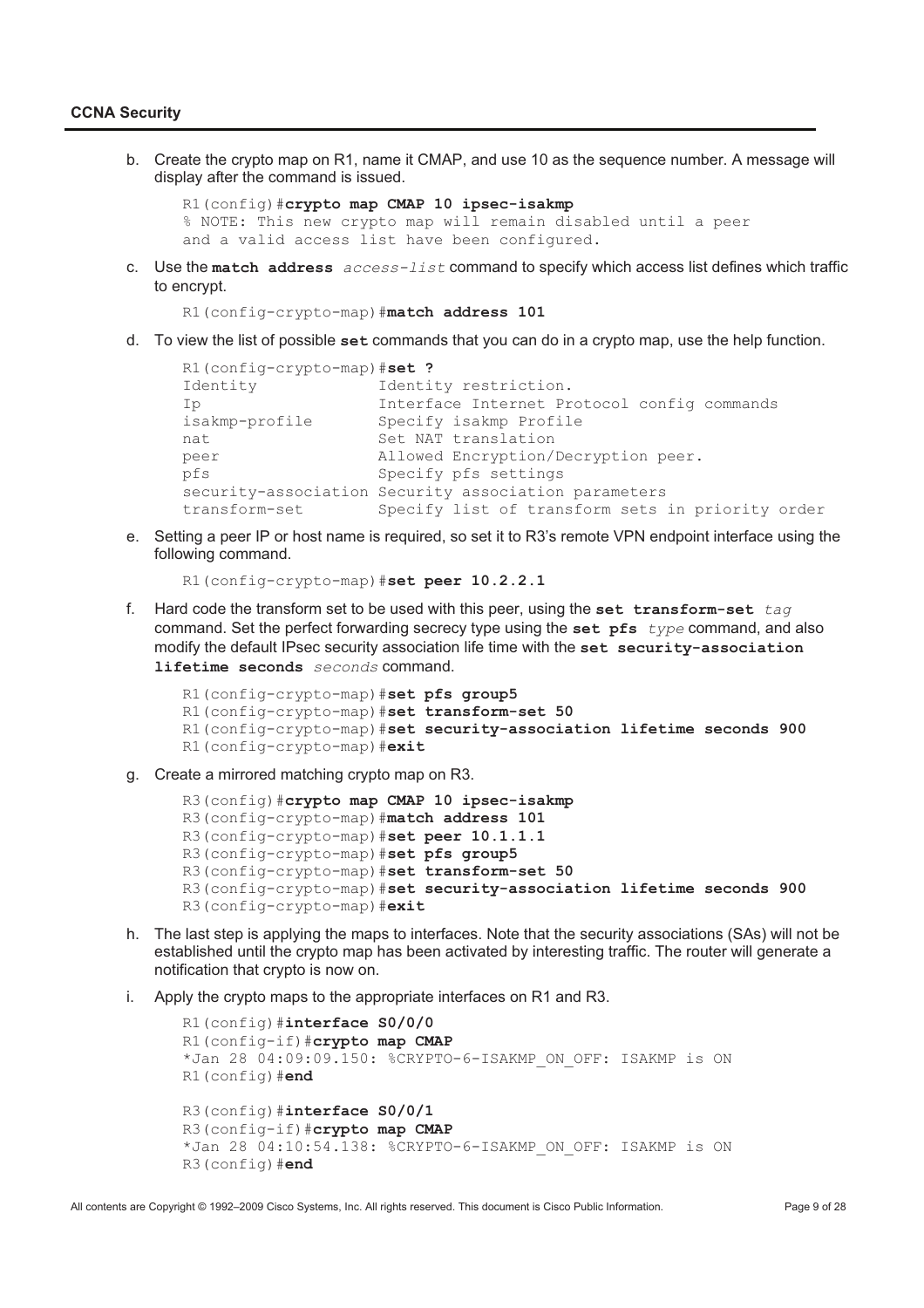# **Task 2: Verify Site-to-Site IPsec VPN Configuration**

#### **Step 1: Verify the IPsec configuration on R1 and R3.**

a. Previously, you used the **show crypto isakmp policy** command to show the configured ISAKMP policies on the router. Similarly, the **show crypto ipsec transform-set** command displays the configured IPsec policies in the form of the transform sets.

```
R1#show crypto ipsec transform-set
Transform set 50: { esp-256-aes esp-sha-hmac }
will negotiate = \{ Tunnel, \},
Transform set #$!default transform set 1: { esp-aes esp-sha-hmac }
   will negotiate = { Tansport, \frac{1}{2},
Transform set #$!default_transform_set_0: { esp-3des esp-sha-hmac }
   will negotiate = \{ Transport, \},
R3#show crypto ipsec transform-set
Transform set 50: { esp-256-aes esp-sha-hmac }
will negotiate = \{ Tunnel, \},
Transform set #$!default transform set 1: { esp-aes esp-sha-hmac }
   will negotiate = \{ Transport, \},
Transform set #$!default transform set 0: { esp-3des esp-sha-hmac }
   will negotiate = \{ Transport, \},
```
b. Use the **show crypto map** command to display the crypto maps that will be applied to the router.

```
R1#show crypto map
Crypto Map "CMAP" 10 ipsec-isakmp 
 Peer = 10.2.2.1 Extended IP access list 101 
  access-list 101 permit ip 192.168.1.0 0.0.0.255 192.168.3.0 0.0.0.255 
  Current peer: 10.2.2.1 
  Security association lifetime: 4608000 kilobytes/900 seconds 
  PFS (Y/N): Y 
  DH group: group5 
   Transform sets={ 
          50: { esp-256-aes esp-sha-hmac } , 
 } 
   Interfaces using crypto map MYMAP: Serial0/0/0 
R3#show crypto map
Crypto Map "CMAP" 10 ipsec-isakmp 
  Peer = 10.1.1.1 Extended IP access list 101 
  access-list 101 permit ip 192.168.3.0 0.0.0.255 192.168.1.0 0.0.0.255 
  Current peer: 10.1.1.1 
   Security association lifetime: 4608000 kilobytes/900 seconds 
  PFS (Y/N): Y 
   DH group: group5 
  Transform sets={
```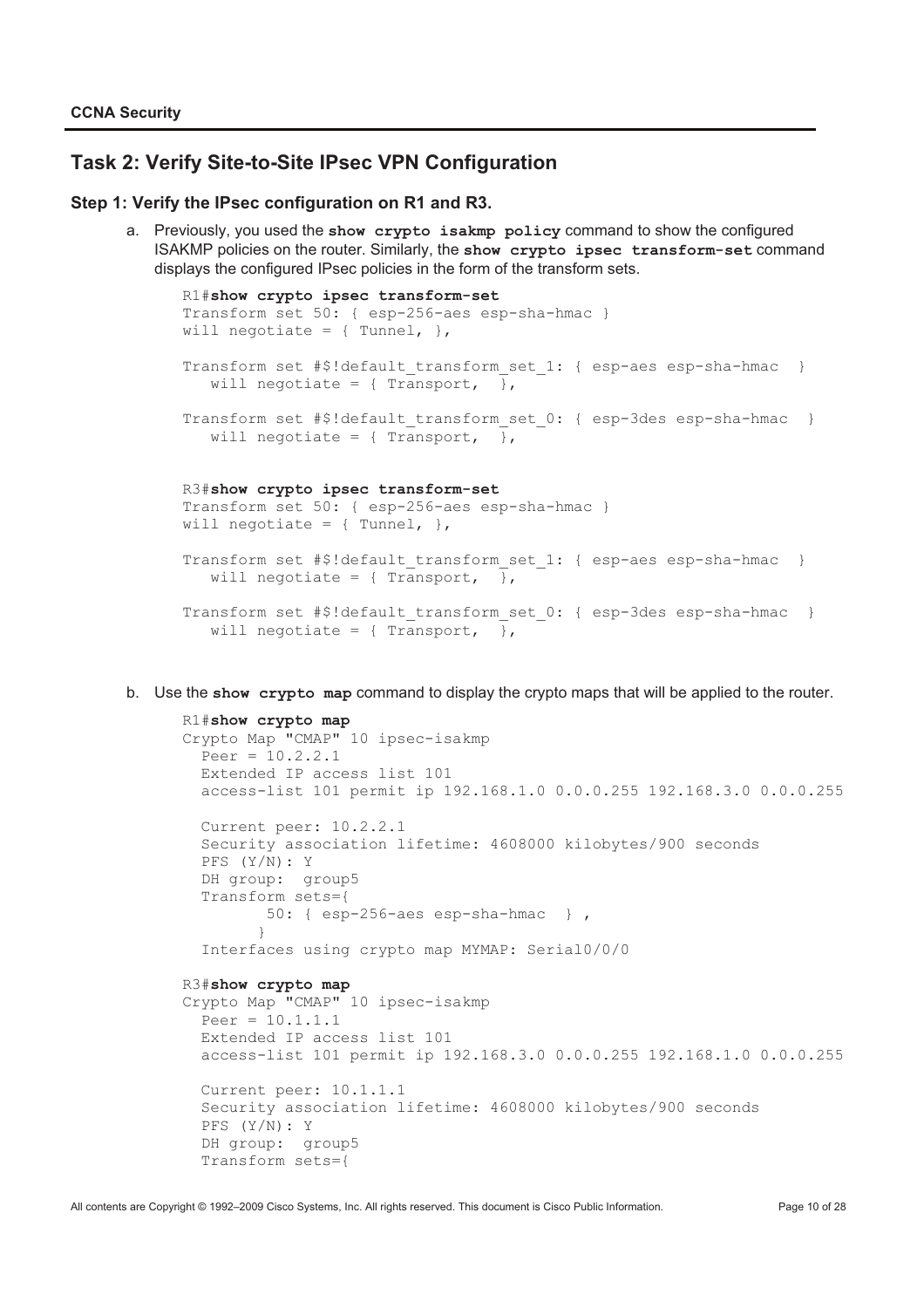50: { esp-256-aes esp-sha-hmac } , } Interfaces using crypto map MYMAP: Serial0/0/1

**Note:** The output of these **show** commands does not change if interesting traffic goes across the connection. You test various types of traffic in the next task.

## **Task 3: Verify IPsec VPN Operation**

#### **Step 1: Display isakmp security associations.**

The **show crypto isakmp sa** command reveals that no IKE SAs exist yet. When interesting traffic is sent, this command output will change.

R1#**show crypto isakmp sa**

dst src state conn-id slot status

#### **Step 2: Display IPsec security associations.**

a. The **show crypto ipsec sa** command shows the unused SA between R1 and R3. Note the number of packets sent across and the lack of any security associations listed toward the bottom of the output. The output for R1 is shown here.

```
R1#show crypto ipsec sa
```

```
interface: Serial0/0/0 
    Crypto map tag: CMAP, local addr 10.1.1.1 
    protected vrf: (none) 
    local ident (addr/mask/prot/port): (192.168.1.0/255.255.255.0/0/0) 
    remote ident (addr/mask/prot/port): (192.168.3.0/255.255.255.0/0/0) 
   current peer 10.2.2.1 port 500
     PERMIT, flags={origin is acl, }
     #pkts encaps: 0, #pkts encrypt: 0, #pkts digest: 0 
     #pkts decaps: 0, #pkts decrypt: 0, #pkts verify: 0 
     #pkts compressed: 0, #pkts decompressed: 0 
     #pkts not compressed: 0, #pkts compr. failed: 0
     #pkts not decompressed: 0, #pkts decompress failed: 0 
     #send errors 0, #recv errors 0 
      local crypto endpt.: 10.1.1.1, remote crypto endpt.: 10.2.2.1 
      path mtu 1500, ip mtu 1500, ip mtu idb Serial0/0/0 
      current outbound spi: 0x0(0) 
      inbound esp sas: 
      inbound ah sas: 
      inbound pcp sas: 
      outbound esp sas: 
      outbound ah sas: 
      outbound pcp sas:
```
\_\_\_\_\_\_\_\_\_\_\_\_\_\_\_\_\_\_\_\_\_\_\_\_\_\_\_\_\_\_\_\_\_\_\_\_\_\_\_\_\_\_\_\_\_\_\_\_\_\_\_\_\_\_\_\_\_\_\_\_\_\_\_\_\_\_\_\_\_\_\_\_\_\_\_\_\_\_\_\_ \_\_\_\_\_\_\_\_\_\_\_\_\_\_\_\_\_\_\_\_\_\_\_\_\_\_\_\_\_\_\_\_\_\_\_\_\_\_\_\_\_\_\_\_\_\_\_\_\_\_\_\_\_\_\_\_\_\_\_\_\_\_\_\_\_\_\_\_\_\_\_\_\_\_\_\_\_\_\_\_

b. Why have no security associations (SAs) been negotiated?

#### **Step 3: Generate some uninteresting test traffic and observe the results.**

a. Ping from R1 to the R3 S0/0/1 interface IP address 10.2.2.1. Were the pings successful?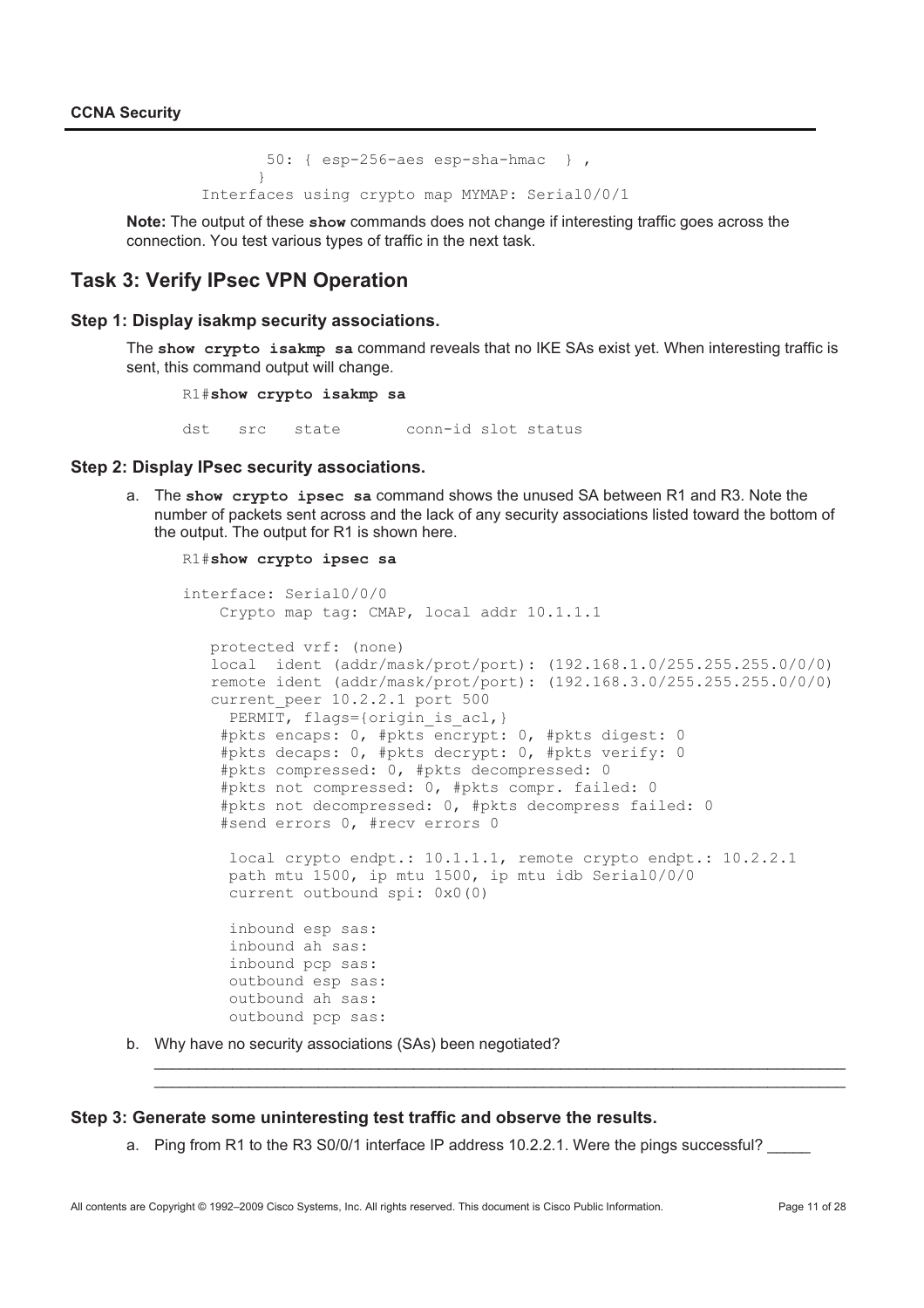- b. Issue the **show crypto isakmp sa** command. Was an SA created between R1 and R3? \_\_\_\_\_
- c. Ping from R1 to the R3 Fa01 interface IP address 192.168.3.1. Were the pings successful?
- d. Issue the **show crypto isakmp sa** command again. Was an SA created for these pings? Why or why not?

\_\_\_\_\_\_\_\_\_\_\_\_\_\_\_\_\_\_\_\_\_\_\_\_\_\_\_\_\_\_\_\_\_\_\_\_\_\_\_\_\_\_\_\_\_\_\_\_\_\_\_\_\_\_\_\_\_\_\_\_\_\_\_\_\_\_\_\_\_\_\_\_\_\_\_\_\_\_\_\_ \_\_\_\_\_\_\_\_\_\_\_\_\_\_\_\_\_\_\_\_\_\_\_\_\_\_\_\_\_\_\_\_\_\_\_\_\_\_\_\_\_\_\_\_\_\_\_\_\_\_\_\_\_\_\_\_\_\_\_\_\_\_\_\_\_\_\_\_\_\_\_\_\_\_\_\_\_\_\_\_ \_\_\_\_\_\_\_\_\_\_\_\_\_\_\_\_\_\_\_\_\_\_\_\_\_\_\_\_\_\_\_\_\_\_\_\_\_\_\_\_\_\_\_\_\_\_\_\_\_\_\_\_\_\_\_\_\_\_\_\_\_\_\_\_\_\_\_\_\_\_\_\_\_\_\_\_\_\_\_\_ \_\_\_\_\_\_\_\_\_\_\_\_\_\_\_\_\_\_\_\_\_\_\_\_\_\_\_\_\_\_\_\_\_\_\_\_\_\_\_\_\_\_\_\_\_\_\_\_\_\_\_\_\_\_\_\_\_\_\_\_\_\_\_\_\_\_\_\_\_\_\_\_\_\_\_\_\_\_\_\_

e. Issue the command **debug eigrp packets**. You should see EIGRP hello packets passing between R1 and R3.

```
R1#debug eigrp packets
EIGRP Packets debugging is on 
     (UPDATE, REQUEST, QUERY, REPLY, HELLO, IPXSAP, PROBE, ACK, STUB, 
SIAQUERY, SIAREPLY) 
R1#
*Jan 29 16:05:41.243: EIGRP: Received HELLO on Serial0/0/0 nbr 10.1.1.2 
*Jan 29 16:05:41.243: AS 101, Flags 0x0, Seq 0/0 idbQ 0/0 iidbQ 
un/rely 0/0 pe 
erQ un/rely 0/0 
*Jan 29 16:05:41.887: EIGRP: Sending HELLO on Serial0/0/0 
*Jan 29 16:05:41.887: AS 101, Flags 0x0, Seq 0/0 idbQ 0/0 iidbQ 
un/rely 0/0 
R1#
*Jan 29 16:05:43.143: EIGRP: Sending HELLO on FastEthernet0/1 
*Jan 29 16:05:43.143: AS 101, Flags 0x0, Seq 0/0 idbQ 0/0 iidbQ 
un/rely 0/0 
D1#
```
- f. Turn off debugging with the **no debug eigrp packets** or **undebug all** command.
- g. Issue the **show crypto isakmp sa** command again. Was an SA created between R1 and R3? Why or why not?

\_\_\_\_\_\_\_\_\_\_\_\_\_\_\_\_\_\_\_\_\_\_\_\_\_\_\_\_\_\_\_\_\_\_\_\_\_\_\_\_\_\_\_\_\_\_\_\_\_\_\_\_\_\_\_\_\_\_\_\_\_\_\_\_\_\_\_\_\_\_\_\_\_\_\_\_\_\_\_\_ \_\_\_\_\_\_\_\_\_\_\_\_\_\_\_\_\_\_\_\_\_\_\_\_\_\_\_\_\_\_\_\_\_\_\_\_\_\_\_\_\_\_\_\_\_\_\_\_\_\_\_\_\_\_\_\_\_\_\_\_\_\_\_\_\_\_\_\_\_\_\_\_\_\_\_\_\_\_\_\_

#### **Step 4: Generate some interesting test traffic and observe the results.**

a. Use an extended ping from R1 to the R3 Fa01 interface IP address 192.168.3.1. Extended ping allows you to control the source address of the packets. Respond as shown in the following example. Press enter to accept the defaults, except where a specific response is indicated.

```
R1#ping
Protocol [ip]: 
Target IP address: 192.168.3.1
Repeat count [5]: 
Datagram size [100]: 
Timeout in seconds [2]: 
Extended commands [n]: y
Source address or interface: 192.168.1.1
Type of service [0]: 
Set DF bit in IP header? [no]: 
Validate reply data? [no]: 
Data pattern [0xABCD]: 
Loose, Strict, Record, Timestamp, Verbose[none]: 
Sweep range of sizes [n]: 
Type escape sequence to abort. 
Sending 5, 100-byte ICMP Echos to 192.168.3.1, timeout is 2 seconds:
```